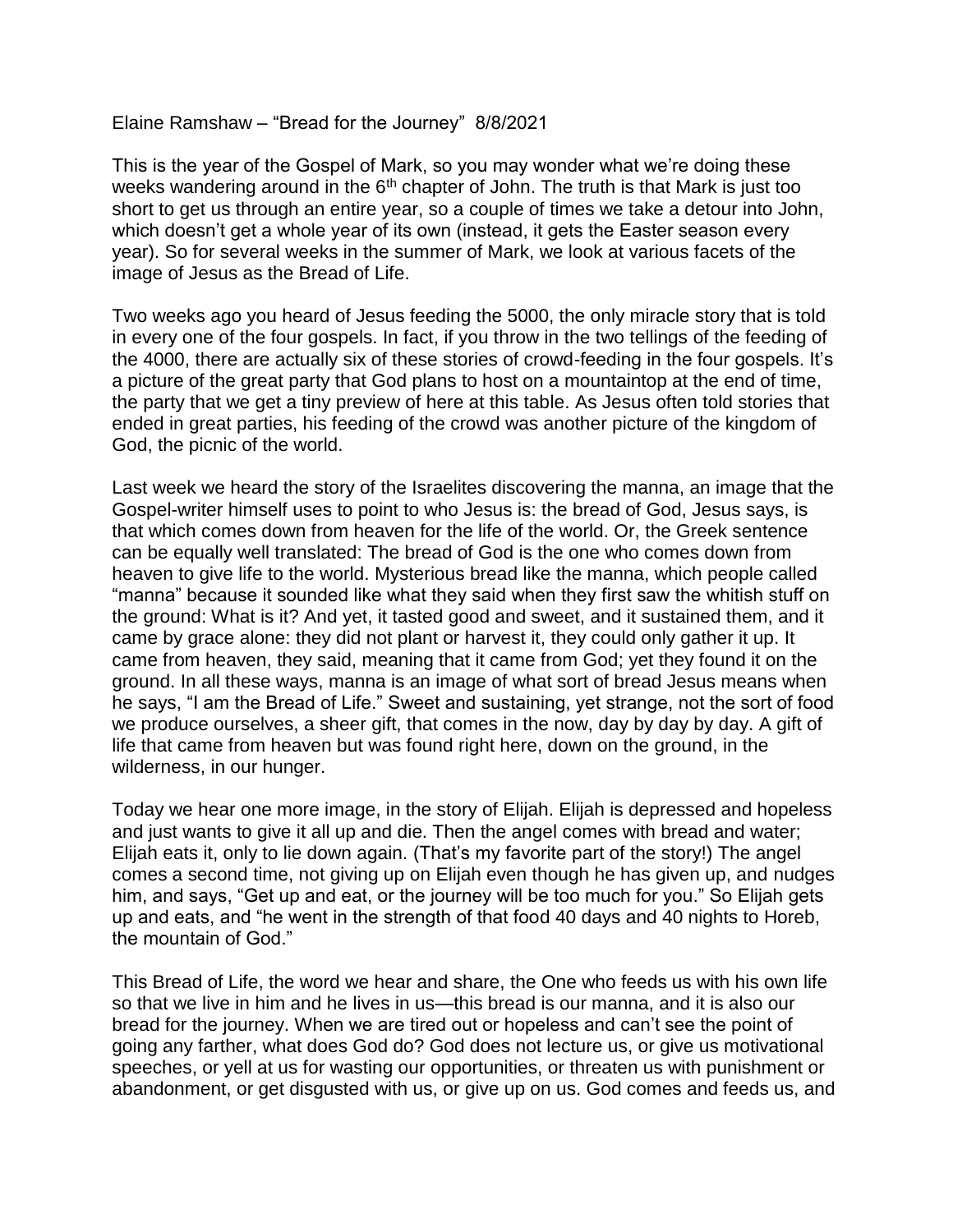when after eating we lie down again, God comes again and nudges us and feeds us again, providing food that gives us strength to journey on. Elijah went on in the strength of that food 40 days and 40 nights—and what does "40" mean in Bible-speak? A very long time. As long as the waters of the flood rained down. As long as the Israelites wandered in the wilderness. As long as Jesus fasted in the wilderness. As long as it takes, to face what we need to face and fight what we need to fight, until we come through the wilderness to the mountain of God.

Maybe a good contemporary translation of this image of Elijah's cake baked on hot rocks, his bread for the journey, is that the bread God gives us is our trail mix. Food to sustain us for a long and hard trip, maybe a trip through a wilderness, maybe a trip up a mountain. Food with enough energy to give us strength when our strength fails, so that we can journey, as Elijah did, "in the strength of that food."

If any of you have read Tolkien's Lord of the Rings, you know another image of bread for the journey. Tolkien's elves have a secret recipe for lembas or waybread, a bread which tastes good and stays fresh for months when it is kept in its original leafwrappings, and is used for sustenance on long journeys. The elves give this waybread to Frodo and Sam, and it is what keeps them alive on their long journey into the heart of darkness to destroy the ring. Tolkien was a believing Christian, of course, a Roman Catholic to whom the Eucharist was very important. He acknowledged in a letter that the waybread bore something like a religious significance. In the books, Tolkien even refers to the pieces of waybread as "wafers." Here is a passage describing the elves' waybread:

It had a virtue without which [Frodo and Sam] would long ago have lain down to die. It did not satisfy desire, and at times Sam's mind was filled with the memories of food, and the longing for simple bread and meats. And yet this waybread of the Elves had a potency that increased as travelers relied on it alone and did not mingle it with other foods. It fed the will, and it gave strength to endure, and to master sinew and limb beyond the measure of mortal kind.

Without the lembas, the waybread, Frodo and Sam would have lain down to die, just as Elijah did, under the broom tree. The waybread fed the will as well as the body, and gave strength for the journey, even the journey that went on, as Frodo and Sam's journey certainly does go on, for a very long time.

As Tolkien was well aware, the Eucharist when given to someone who is dying is traditionally called "viaticum," a Latin term meaning "for the way." Let me tell you a story about the Eucharist as viaticum. About 35 years ago now, there was a six-year-old Lutheran girl who was dying of a brain tumor. Her pastor had always talked to his congregation about communion as God's party, as our chance to experience ahead of time just a taste of that wonderful party God will invite all the people of the world to at the end of time. She told him that she wanted to be at God's party, so with the parents' permission, he talked with her about the meaning of communion, and she received her first communion with her family not long before she died. The day she slipped into